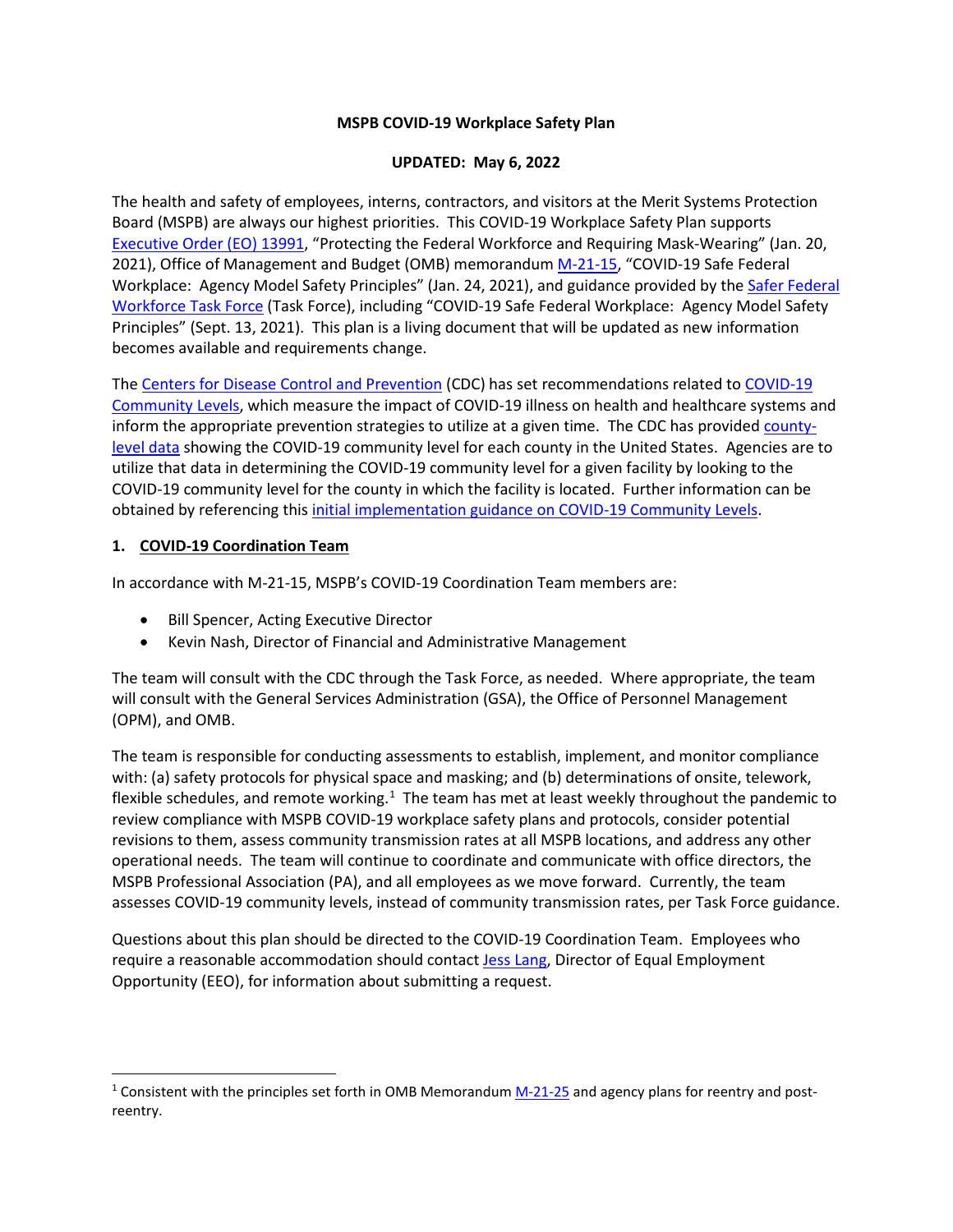### **2. Health and Safety**

## **a. Vaccination**

## *We strongly encourage any employees who are unvaccinated, not [fully vaccinated,](https://www.cdc.gov/coronavirus/2019-ncov/vaccines/fully-vaccinated.html)* [2](#page-1-0) *or not [up to date](https://www.cdc.gov/coronavirus/2019-ncov/vaccines/stay-up-to-date.html?CDC_AA_refVal=https%3A%2F%2Fwww.cdc.gov%2Fcoronavirus%2F2019-ncov%2Fvaccines%2Ffully-vaccinated.html) to get vaccinated.*

To ensure you have the information you need to get vaccinated, please go t[o Vaccines.gov](https://www.vaccines.gov/) (or for information in Spanish, [Vacunas.gov\)](https://www.vacunas.gov/).

For additional information, se[e https://www.saferfederalworkforce.gov/faq/vaccinations.](https://www.saferfederalworkforce.gov/faq/vaccinations)

## **b. Vaccination-related Leave**

Employees who seek any authorized dose of a COVID-19 vaccination during work hours (including primary series doses, authorized boosters, and authorized additional doses) will be granted up to 4 hours of administrative leave. Do not use duty time. The administrative leave will cover the time it takes to travel to the vaccination site, receive the vaccination dose, and return to work. If an employee needs to spend less time getting the vaccine booster shot or additional dose, only the needed amount of administrative leave should be granted. Employees taking longer than 4 hours are required to document the reasons for the additional time (e.g., they may need to travel long distances to get the vaccine). Employees should obtain approval in advance from their supervisor before using administrative leave for purposes of obtaining a COVID-19 vaccine, booster shot, or additional dose. Employees may not be credited with administrative leave or overtime work for time spent getting a vaccine, booster shot, or additional dose outside their tour of duty.

For more information on booster shots, go to the [CDC web page on COVID-19 vaccine booster shots.](https://www.cdc.gov/coronavirus/2019-ncov/vaccines/booster-shot.html)

For more information on additional doses, go the CDC web page on immunocompromised patients & [the COVID-19 vaccine.](https://www.cdc.gov/vaccines/covid-19/clinical-considerations/immunocompromised.html)

MSPB will grant up to 2 workdays of administrative leave if an employee has an adverse reaction to a COVID-19 vaccination dose that prevents the employee from working (i.e., no more than 2 workdays for reactions associated with a single dose). If an employee requests more than 2 workdays to recover, the employee may take other appropriate leave (e.g., sick leave) to cover any additional absence.

To assist an employee's family member, up to 4 hours of administrative leave will be granted per dose for a family member the employee accompanies. (If an employee needs to spend less time accompanying a family member who is receiving the COVID-19 vaccine, only the needed amount of administrative leave should be granted.) Employees should obtain approval in advance from their supervisor before being permitted to use administrative leave for COVID-19 vaccination purposes. Employees may not be credited with administrative leave or overtime work for time spent outside their tour of duty helping a family member get vaccinated. For this purpose, a "family member" is an individual who meets the definition of that term in OPM's leave regulations (see 5 CFR § 630.201).

<span id="page-1-0"></span><sup>&</sup>lt;sup>2</sup> Employees will be considered fully vaccinated 14 days after they have received the requisite number of doses of a COVID-19 vaccine approved or authorized for emergency use by the U.S. Food and Drug Administration (FDA) or listed for emergency use by the World Health Organization.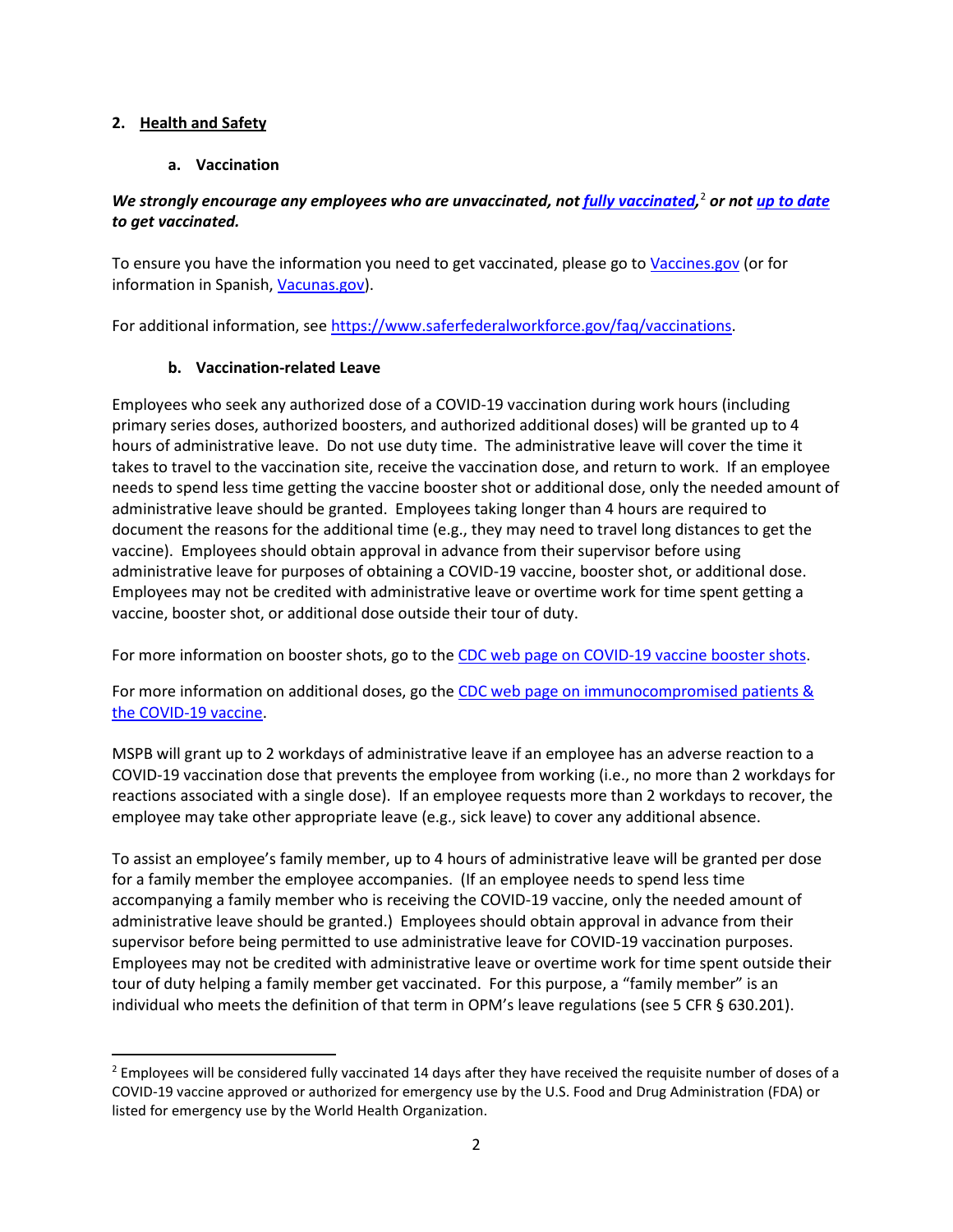Fully vaccinated people are at substantially reduced risk of severe illness and death from COVID-19 compared with unvaccinated people.

# **c. Vaccination Documentation and Information**

Agencies are required to collect documentation from employees to prove vaccination, even if an employee has previously attested to their vaccination status. Collection of this information began in October 2021. Safety protocols related to quarantine are contingent in part on whether one is [up to](https://www.cdc.gov/coronavirus/2019-ncov/vaccines/stay-up-to-date.html)  [date with COVID-19 vaccines,](https://www.cdc.gov/coronavirus/2019-ncov/vaccines/stay-up-to-date.html) including recommended additional [primary series doses](https://www.cdc.gov/coronavirus/2019-ncov/vaccines/recommendations/immuno.html) and [booster](https://www.cdc.gov/coronavirus/2019-ncov/vaccines/booster-shot.html)  [shots.](https://www.cdc.gov/coronavirus/2019-ncov/vaccines/booster-shot.html) To facilitate implementation of safety protocols, MSPB is maintaining information about whether employees have been vaccinated. At this time, we are only collecting vaccine information from new employees upon entry on duty.

In requesting this vaccination information from employees, MSPB: (1) complies with any applicable Federal laws, including requirements under the Privacy Act, the Paperwork Reduction Act, the Rehabilitation Act of 1973, and any applicable collective bargaining obligations; (2) takes steps to promote privacy and IT security, while also providing the relevant information to those who need to know in order to implement the safety protocols; (3) consults with our Records Officer, Chief Information Officer, the Senior Agency Official for Privacy, and the Office of General Counsel to determine the best means to maintain this information to meet the agency's needs; and (4) other than via the processes described in (1) through (3), or as ordered by a court or administrative body of competent jurisdiction, only disseminates this vaccination information to the appropriate agency officials who have a need to know to ensure effective implementation of the safety protocols, which, in many cases, includes the supervisor level.

# **d. COVID-19 Community Levels & Staffing**

For purposes of this guidance, when determining COVID-19 community levels in a given area to determine mask-wearing requirements and operational status, MSPB references the CDC'[s COVID-19 by](https://www.cdc.gov/coronavirus/2019-ncov/your-health/covid-by-county.html)  [County.](https://www.cdc.gov/coronavirus/2019-ncov/your-health/covid-by-county.html) Based on Task Force guidance, MSPB only considers the community levels in the county in which an office is located.

MSPB is returning to in-office schedules and staffing levels as determined by office directors based on office- and mission-specific needs and in consultation with the COVID-19 Coordination Team. Therefore, we have decoupled staffing levels from COVID-19 community levels. However, if the community level at any location goes to High, the COVID-19 Coordination Team will follow the CDC and Task Force guidance and consult with relevant office director(s) on any additional considerations. Regardless of staffing capacity, all employees must wear masks when the COVID-19 community level is High.

MSPB has posted signage regarding mask-wearing and, when necessary, physical distancing requirements at all office locations. Such signage varies by facility as needed given local requirements and changes in community level conditions.

## **e. Face Masks**

Current guidance from the CDC and OMB has evolved into a new metric system based on COVID-19 community level (see [Use and Care of Masks\)](https://www.cdc.gov/coronavirus/2019-ncov/prevent-getting-sick/about-face-coverings.html). As such, in areas of High community levels, agencies must require *all* Federal employees, onsite contractors, and visitors, regardless of vaccination status, to wear a mask inside of Federal buildings. For MSPB, this applies to our locations in areas of High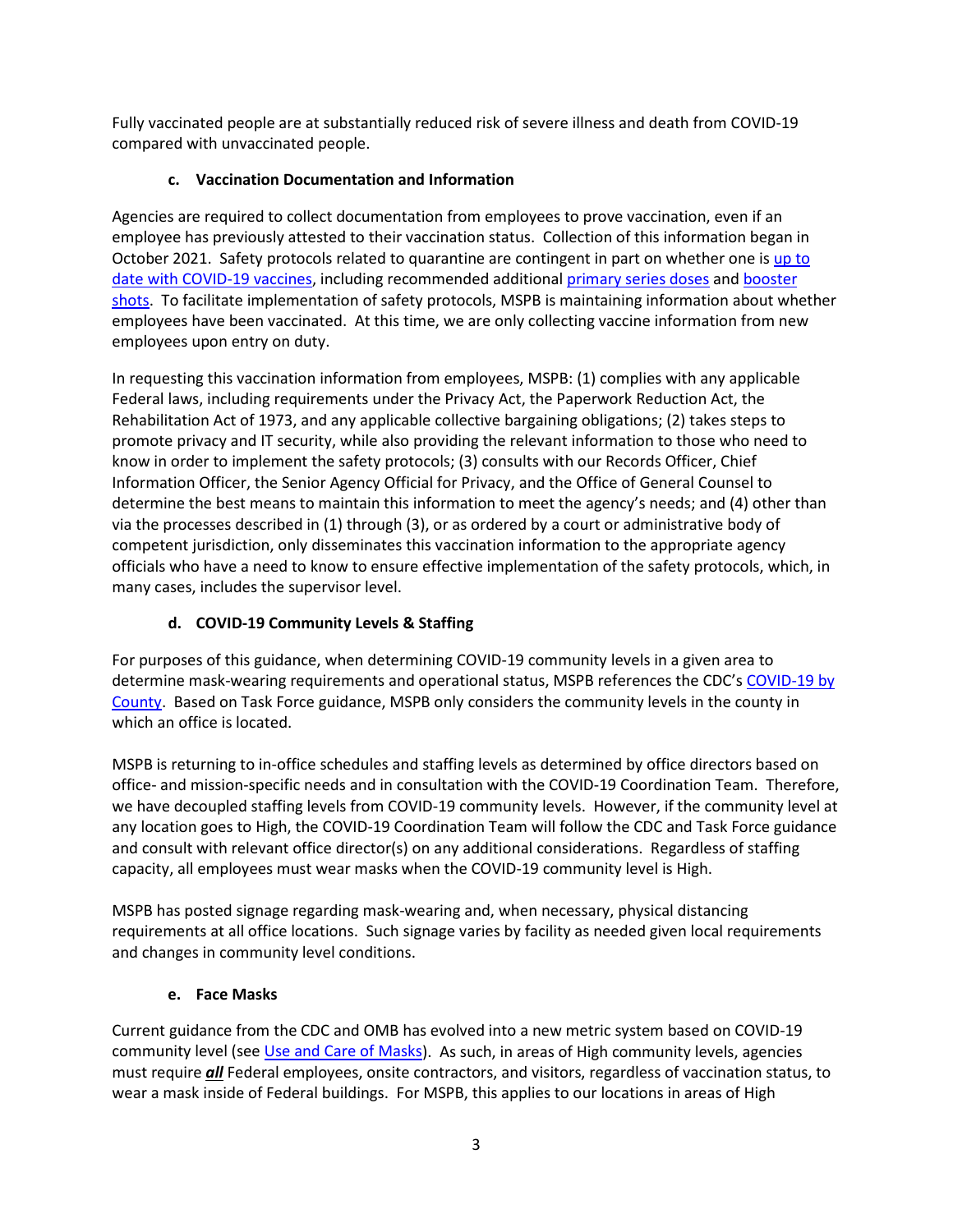community levels, whether offices are in a Federal or a leased building. Masks must *[properly fit](https://www.cdc.gov/coronavirus/2019-ncov/prevent-getting-sick/mask-fit-and-filtration.html#:%7E:text=When%20there%20are%20gaps%2C%20air,face%20and%20not%20have%20gaps.) over your nose and mouth* in accordance with current guidance from the [CDC](https://www.cdc.gov/coronavirus/2019-nCoV/index.html) and the Occupational Safety [and Health Administration.](https://www.osha.gov/coronavirus)

When the community level for an MSPB location *increases* from Low to Medium or Medium to High, the agency has a process to promptly put in place more protective safety protocols consistent with CDC guidelines and guidance from the Task Force as soon as operationally feasible. MSPB does not wait, for example, for a multi-day or multi-week trend to be established.

When the community level for an MSPB location is *reduced* from High to Medium or Medium to Low, the community level must remain at that lower level for at least 2 consecutive weeks before MSPB utilizes those protocols recommended by the CDC and the Task Force for areas of Medium or Low community level.

In areas with Low or Medium community levels, people do not need to wear a mask regardless of their vaccination status or physically distance in Federal buildings or on Federal land, except where required by Federal, State, local, Tribal, or territorial laws, rules, or regulations. Fully vaccinated individuals might choose to wear a mask regardless of the level of transmission for a variety of reasons. Nothing in CDC guidance precludes an employee from wearing a mask if the employee so chooses.

MSPB's COVID-19 Coordination Team will communicate any changes in community levels, associated masking requirements, etc., to office directors as soon as possible.

In general, people do not need to wear masks when outdoors. However, consistent with CDC guidance, those who are not fully vaccinated should wear a mask in crowded outdoor settings or during outdoor activities that involve sustained close contact with other people who are not fully vaccinated.

During High community levels you may remove your mask only when you are in your own office with the door closed.

Masked individuals may be asked to lower their masks briefly for identification purposes in compliance with safety and security requirements.

MSPB staff who do not adhere to these requirements will be notified along with their office director, and they may be subject to discipline.

If you have any questions about this requirement, please contact EEO Director [Jess Lang.](mailto:jessica.lang@mspb.gov)

### **f. Physical Distancing**

Individuals who are not fully vaccinated or who decline to provide information about their vaccination status must maintain distance regardless of community level. To the extent practicable, individuals who are not fully vaccinated or who decline to provide information about their vaccination status should maintain a distance of at least 6 feet from others at all times, consistent with CDC guidelines, including in offices, conference rooms, and all other communal and workspaces. One-way walkways, reconfiguration of workspaces or office assignments, and other mitigation strategies may be implemented to minimize interactions.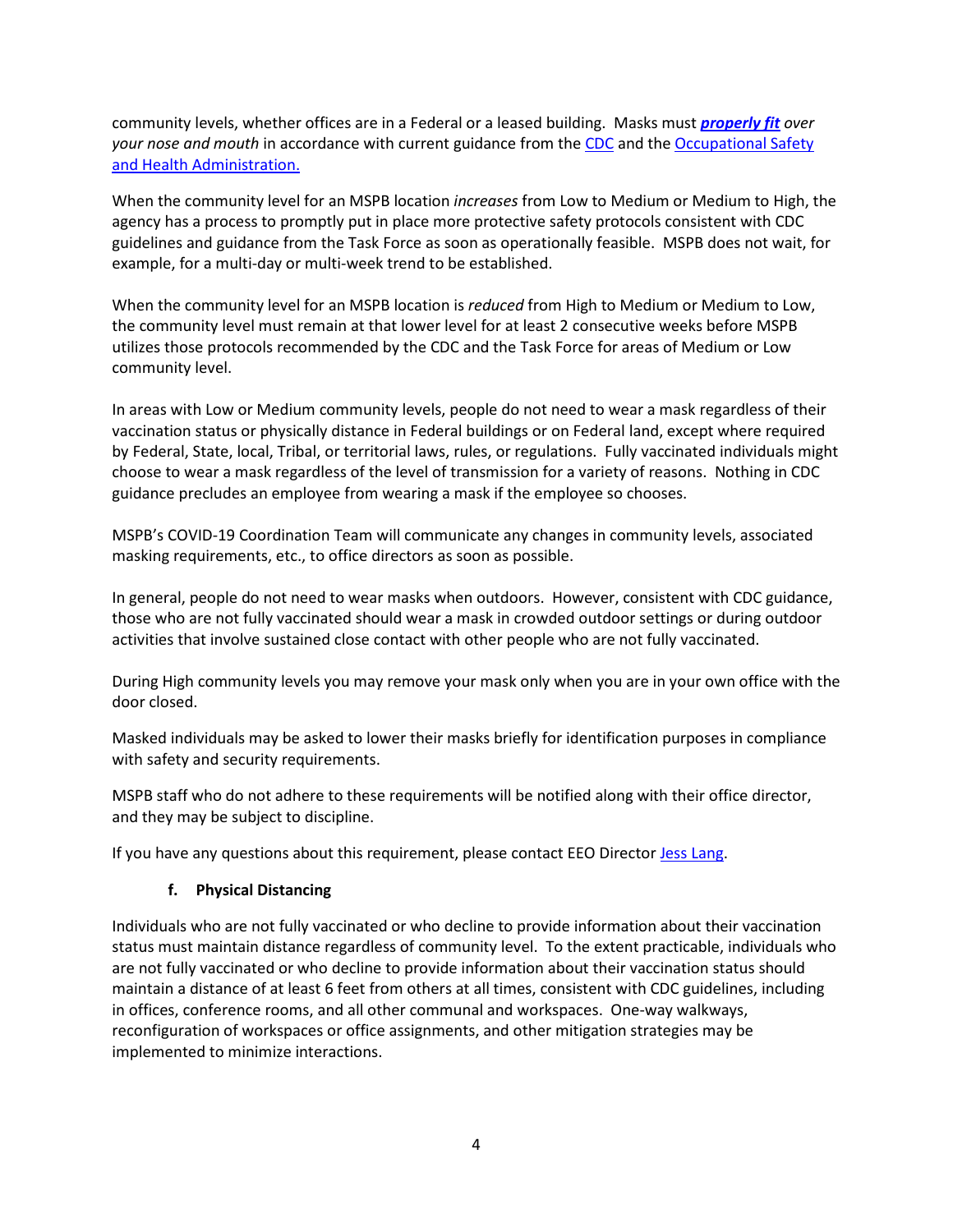1. **Meetings:** At High community level, meetings should continue to be conducted by Zoom for Government, conference call, or other audio- or video-conferencing means, even among employees in the office. Exceptions may include training a new employee or a conversation that cannot easily be accomplished remotely, while adhering to applicable protocols.

## 2. **Hearings:**

- A. In coordination with their regional or office director, administrative judges may conduct video hearings in the office.
- B. More than one hearing may be conducted at the same time.
- C. Two or more employees may be in the hearing room at the same time, provided they adhere to applicable masking and physical distancing guidelines and follow the other requirements of this plan.
- D. In-person hearings with parties and witnesses will be addressed in the near future.
- E. Regardless of community level, if it is necessary for a non-employee to be present for a hearing, permission may be granted by the regional director and the Director of the Office of Regional Operations on a case-by-case basis, considering all the circumstances, including the physical layout of the office as well as case-related details.
- F. Should an office intend to host a meeting, conference, or event that will be attended in-person by more than 50 participants at a facility in a county where the COVID-19 community level is High, the office should first seek the approval of the agency head, in consultation with the COVID-19 Coordination Team.

## **g. Shared Spaces**

During High community level, do not use common areas, including kitchens, for eating or drinking. Instead, eat in your office and access common areas only to obtain water or retrieve food.

Disinfectant wipes and cleaning supplies are provided at each MSPB location for employees' use. Visual markers may be installed to promote physical distancing within common spaces, and furniture may be removed.

## **h. Visitors**

Currently, MSPB is not allowing visitors. The COVID-19 Coordination Team, in consultation with an office director(s), will decide when visitors will be allowed into MSPB workspace and communicate that to employees. Mask wearing requirements also will apply to any visitors to Federal or federally leased facilities, where applicable. Even after visitors are allowed, the number of visitors to MSPB offices should be minimized, and efforts should be made to conduct visits virtually where possible.

When the COVID-19 community level is Medium or High in a county where a Federal facility is located, visitors to that facility should be asked to provide information about vaccination status before entering that facility by completing the OMB-approved Certification of Vaccination form provided to MSPB offices. Individuals must attest to the truthfulness of the response they provide. If possible, the form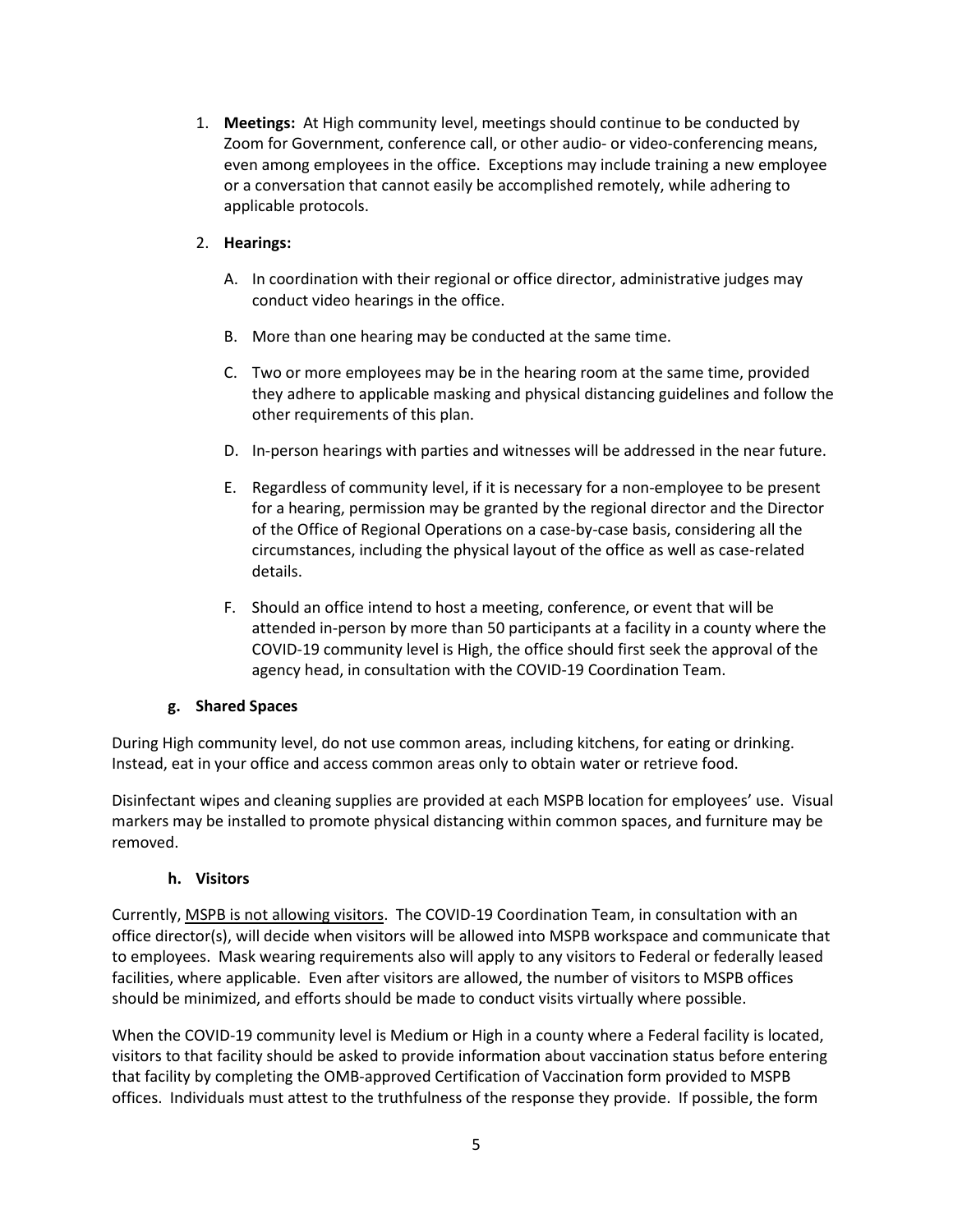should be provided to the visitor or contractor in advance of their arrival, and it should be retained by the visitor or contractor. MSPB personnel should not collect or otherwise retain competed forms, and they should not ask for documentation to verify their attestation. Visitors to Federal buildings who are not fully vaccinated or who decline to provide information about their vaccination status should be treated as not fully vaccinated for purposes of implementing safety measures, including with respect to mask wearing, physical distancing, testing, travel, and quarantine. They also must provide proof of a negative COVID-19 test from no later than the previous 3 days prior to entry to a Federal facility. The type of test must b[e authorized by FDA](https://www.fda.gov/medical-devices/coronavirus-disease-2019-covid-19-emergency-use-authorizations-medical-devices/in-vitro-diagnostics-euas) to detect current infection and produce a dated result.

Requirements related to the provision of information about vaccination and provision of proof of a recent negative COVID-19 test *do not* apply to members of the public entering a Federal facility or Federal land to obtain a public service or benefit. If they are not fully vaccinated, these visitors must comply with all relevant CDC guidance, including wearing a mask and physically distancing from other people.

Delivery drivers, couriers, U.S. Postal Service employees, Federal Express employees, United Parcel Service employees, and other "transient visitors," meaning visitors accessing a Federal facility for less than approximately 15 minutes who interact with very few people, should not be required to present a completed Certification of Vaccination form as a condition of entry, even when the local COVID-19 community level in the county where the Federal facility is located is Medium or High. They should follow required safety protocols consistent with their vaccination status while accessing the facility.

Additionally, emergency personnel responding to an emergency in a Federal facility should not be required to present a completed Certification of Vaccination form as a condition of entry, even when the local COVID-19 community level in the county where the Federal facility is located is Medium or High. They should follow required safety protocols consistent with their vaccination status while accessing the facility.

## **i. Symptom Monitoring**

If an MSPB employee, intern, onsite contractor, or visitor has symptoms consistent with COVID-19, they must not enter the workplace.

Employees, interns, and onsite contractors should complet[e symptom screening](https://www.cdc.gov/screening/paper-version.pdf) daily or upon entry to the workplace. (The CDC form is a reference for screening questions; it should not be filled out, signed, collected, etc.)

Visitors may be asked to complete symptom screening before entering a Federal facility. This may be done using signage posted at the building or office suite entrances.

## *Any individual, regardless of vaccination status, who develops any symptoms consistent with COVID-19 during the workday must immediately isolate, wear a mask (if the individual is not already doing so and one is available), notify their supervisor, and promptly leave the workplace.*

A symptom list requiring immediate medical attention can be accessed on the CDC website [here.](https://www.cdc.gov/coronavirus/2019-ncov/symptoms-testing/symptoms.html)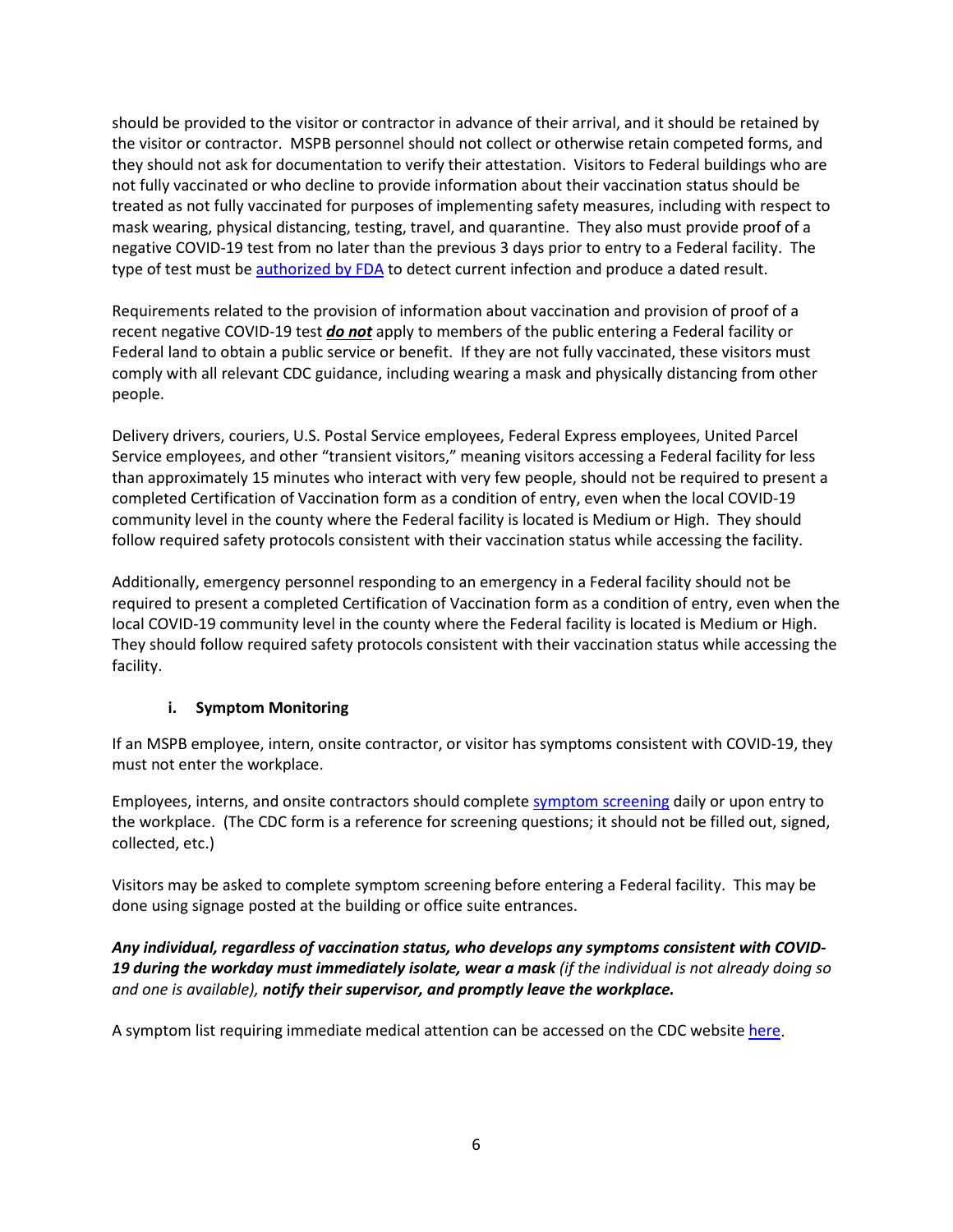### **Additional Protocols While in the Office:**

- 1. Personal protective equipment (disposable masks and gloves) and sanitizing wipes are available when entering the office lobby. Hand sanitizer is available at office lobbies and throughout MSPB space. Wearing gloves is optional.
- 2. Wash your hands as soon as possible after arriving at the office.
- 3. Wash your hands before you leave the building.

## *If you go into the office and begin to feel ill in any way with [symptoms consistent with COVID-19,](https://www.cdc.gov/coronavirus/2019-ncov/symptoms-testing/symptoms.html) within 1-2 days thereafter, you must notify your office director so that others who were in the office can be notified. See* "Contact Tracing" below.

If mutually agreeable, staff members can pick up items for colleagues and deliver them to their residence. In doing so, please follow applicable health and safety protocols.

## **j. Contact Tracing**

*If an employee is notified of a positive COVID-19 test result, and they have been in the workplace within 3 days prior to becoming symptomatic or a positive test, they must notify their office director as soon as possible* and provide contact information for their local health department. The office director will coordinate next steps with the COVID-19 Coordination Team. There is no obligation to notify MSPB if an employee who has *not* been in the workplace within the designated time period tests positive for COVID-19.

If an MSPB employee contracts COVID-19 and has been in the workplace within the designated time period, MSPB's COVID-19 Coordination Team or a designee will collaborate with and support the contact tracing programs of local health departments and determine next steps. The team also will provide guidance on the coordination with facilities staff to implement infection control and workplace safety efforts once informed of a case of COVID-19 (either due to specific symptoms or a positive test). The specific circumstances are important for determining next steps, e.g., when was the person last in the office, did they come in [close contact](https://www.cdc.gov/coronavirus/2019-ncov/your-health/quarantine-isolation.html#closecontact) with anyone, for how long (within 6 feet of someone who has [probable](https://www.cdc.gov/coronavirus/2019-ncov/covid-data/faq-surveillance.html) or confirmed COVID-19 for a cumulative total of 15 minutes or more over a 24-hour period, per CDC guidance), etc. The specifics will determine whether to conduct more extensive cleaning, additional communications, etc. The agency's COVID-19 Coordination Team will determine the appropriate scope of any workplace closures or schedule changes as a result of a suspected or confirmed case of COVID-19 in an MSPB workplace.

The team will ensure transparency in communicating information to employees, as relevant and appropriate, consistent with local and Federal privacy and confidentiality regulations and laws.

### **k. Quarantine and Isolation**

## *Please closely follow [CDC](https://www.cdc.gov/coronavirus/2019-ncov/your-health/quarantine-isolation.html) and [Task Force](https://www.saferfederalworkforce.gov/faq/quarantine-and-isolation/) guidance for quarantine and isolation, depending on your vaccination status, at the links provided.*

Quarantine refers to the time following exposure to the virus or close contact with someone known to have COVID-19. If quarantine is required after a close contact, and if you are unable to telework, you may request sick leave, accrued annual leave, or other forms of earned paid time off (e.g.,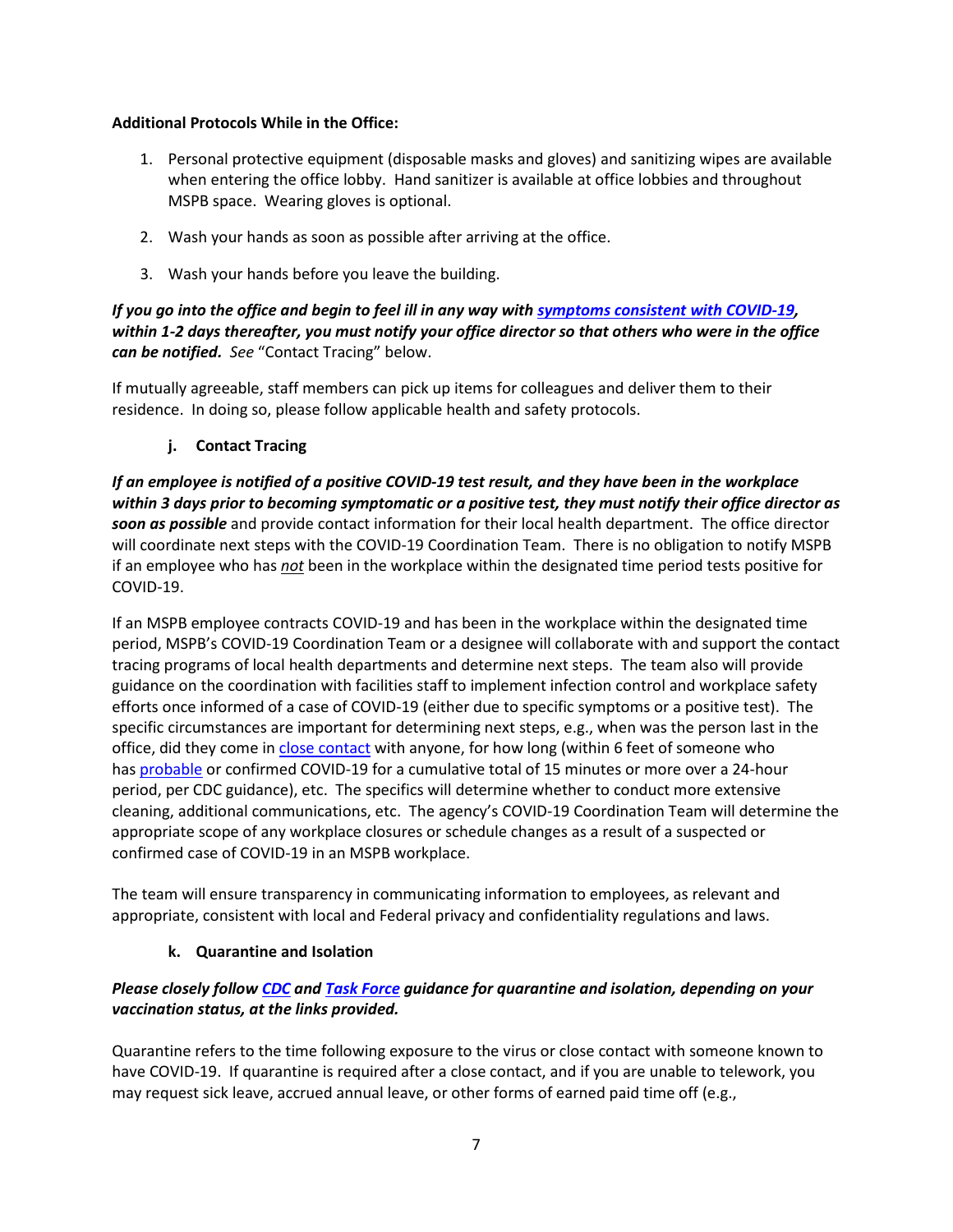compensatory time off or credit hours) or unpaid leave, as appropriate. Individuals should watch for symptoms for 10 full days after they last had close contact with someone with COVID-19 and should be tested at least 5 full days after they last had close contact with someone with COVID-19. However, if you have a probable or confirmed case of COVID-19, you should isolate from other people, following CDC recommendations on [isolation.](https://www.cdc.gov/coronavirus/2019-ncov/your-health/quarantine-isolation.html#isolation)

Isolation is used to separate people infected with COVID-19 from those who are not infected. This includes people who have a positive viral test for COVID-19, regardless of whether they have symptoms, and people with symptoms of COVID-19, including people who are awaiting test results or have not been tested. Individuals with symptoms should isolate even if they do not know if they have been in close contact with someone with COVID-19. If you are required to isolate for probable or confirmed COVID-19 and are unable to telework, you may request sick leave, accrued annual leave, or other forms of earned paid time off (e.g., compensatory time off or credit hours) or unpaid leave, as appropriate. Individuals can end their isolation after 5 full days from the onset of symptoms if they are fever-free for 24 hours without the use of fever-reducing medication, their other symptoms have improved, and they have met the agency testing requirements. Those individuals who end their isolation after 5 full days should continue to wear a mask around others for an additional 5 days. If they develop symptoms at any point, they should start a 5-day isolation period over, with day 0 being their first day of symptoms.

If you have any questions about quarantine or isolation, please consult your supervisor or the Office of Financial and Administrative Management (FAM).

## **l. Travel**

When the community level is High, hearings, training, conference attendance, etc., should be conducted virtually. There are currently no Government-wide limits on official travel for Federal employees who are fully vaccinated. However, official travel should not be approved for an individual who has come into close contact with someone with COVID-19, regardless of vaccination status, for 10 days after the close contact. For the limited number of Federal employees who are not vaccinated, official travel should be limited to *only mission-critical trips* and must be approved in advance by the COVID-19 Coordination Team. Employees should follow the agency's travel policy. MSPB employees should adhere strictly t[o CDC guidelines before, during, and after travel,](https://www.cdc.gov/coronavirus/2019-ncov/travelers/index.html) regardless of whether the travel is personal or for [official business.](https://www.saferfederalworkforce.gov/faq/travel/) The CDC has extensive guidelines for both domestic and international travel, and employees should consult these resources carefully before deciding to travel, including before returning to the office after travel if you are unvaccinated.

### **m. Testing**

As required, MSPB has established a [COVID-19](https://mspbo365.sharepoint.com/sites/home/Policies%20and%20Directives/COVID-19%20Testing%20Policy%203-23-22.pdf) Testing Policy for employees who are not fully vaccinated.

[Diagnostic testing](https://www.cdc.gov/coronavirus/2019-ncov/lab/resources/sars-cov2-testing-strategies.html#anchor_1615061452203) is intended to identify current infection in individuals and should be performed on anyone that has signs and symptoms consistent with COVID-19 and/or following recent known or suspected exposure to COVID-19. This includes, for example, testing of individuals who have symptoms of COVID-19, which should be done as soon as possible after symptoms develop, and testing of individuals who have come into close contact with someone with COVID-19, which should be done to check for infection at least 5 days after the individual last had close contact with someone with COVID-19 (the date of the last close contact is considered day 0). Employees who have been exposed to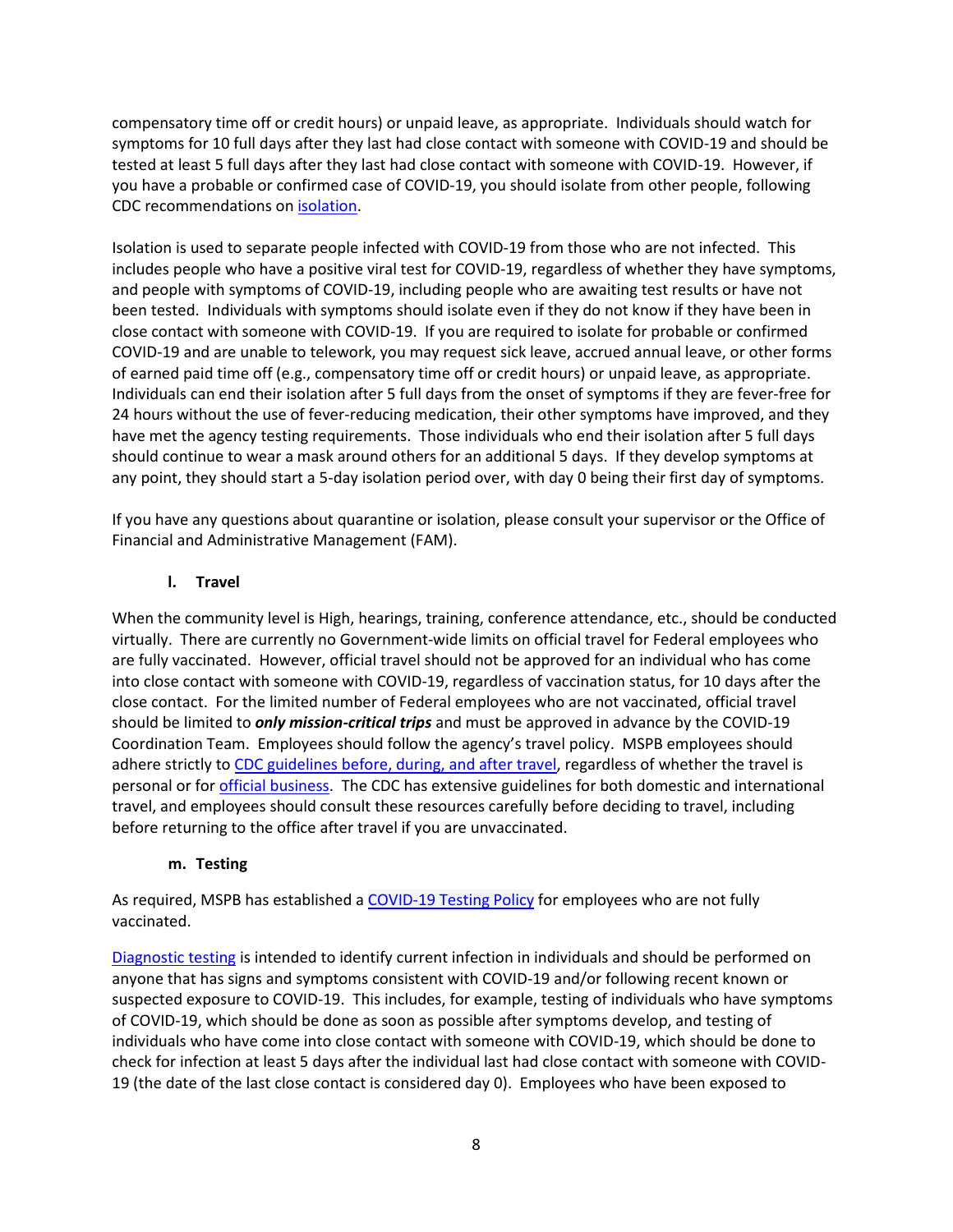persons with COVID-19 at work should receive diagnostic testing at no cost to them. In general, health insurers cover the full cost of diagnostic testing.

An agency is not responsible for providing diagnostic testing to an individual as a result of a potential exposure that is not work-related. An employee who comes into close contact with a person with COVID-19 outside of work should follow CDC guidelines for testing and quarantine consistent with their vaccination status. If you have any questions about diagnostic testing, or if you have a confirmed case of COVID-19 that you believe is work-related (as defined by 29 CFR 1904.7), please contact FAM.

# **n. Confidentiality**

All medical information collected from MSPB personnel, including vaccination documentation, test results, and any other information obtained as a result of testing and symptom monitoring, will be treated confidentially in accordance with applicable laws and policies on confidentiality and privacy, and will be accessible only by those with a need to know in order to protect the health and safety of personnel.[3](#page-8-0) MSPB's point of contact for all questions relating to personal medical data is EEO Director [Jess Lang.](mailto:jessica.lang@mspb.gov)

# **o. Employee Assistance Program**

In addition to the protocols set out in this plan, we remind all employees that the Employee Assistance Program (EAP) is available 24 hours a day, 365 days a year. The EAP can be reached at 1-800-222-0364 or a[t www.FOH4you.com.](http://www.foh4you.com/)

# **3. Workplace Operations**

# **a. Environmental Cleaning**

Routine cleaning using standard cleaning products within a building's common use and high traffic areas, such as lobbies, restrooms, elevators, and stairwells, will be provided daily. Frequently touched surfaces in common areas, conference rooms, and office spaces within an MSPB facility will be cleaned regularly and in accordance with CDC guidelines. Wipes, gloves, and other Environmental Protection Agency (EPA)-approved disinfectants have been made available for employees who wish to use them to wipe down their individual workstations and personal property when in their workspace.

[CDC guidance](https://www.cdc.gov/coronavirus/2019-ncov/community/disinfecting-building-facility.html#anchor_1617548446719) indicates that routine cleaning once a day is usually enough to sufficiently remove virus that may be on surfaces and help maintain a healthy facility. GSA will routinely clean surfaces using cleaning products that contain soap or detergent.

GSA will continue to clean and disinfect any space occupied or accessed by an individual with a suspected or confirmed case of COVID-19, if 72 hours or less have passed since the affected person was last in the space. Personnel and visitors will be required to vacate the affected space until the cleaning is completed. If more than 72 hours have passed since the person with a suspected or confirmed case of

<span id="page-8-0"></span><sup>&</sup>lt;sup>3</sup> In response to multiple inquiries about whether asking about vaccination status is a violation of the Health Insurance Portability and Accountability Act of 1996 (HIPAA), we note that HIPAA "only applies to HIPAA-covered entities – healthcare providers, health plans, and healthcare clearinghouses – and their business associates. If an employer asks an employee to provide proof that they have been vaccinated in order to allow that individual to work without wearing a facemask, that is not a HIPAA violation as HIPAA does not apply to most employers." See ["Is it a HIPAA Violation to Ask for Proof of Vaccine Status?"](https://www.hipaajournal.com/is-it-a-hipaa-violation-to-ask-for-proof-of-vaccine-status/) (hipaajournal.com).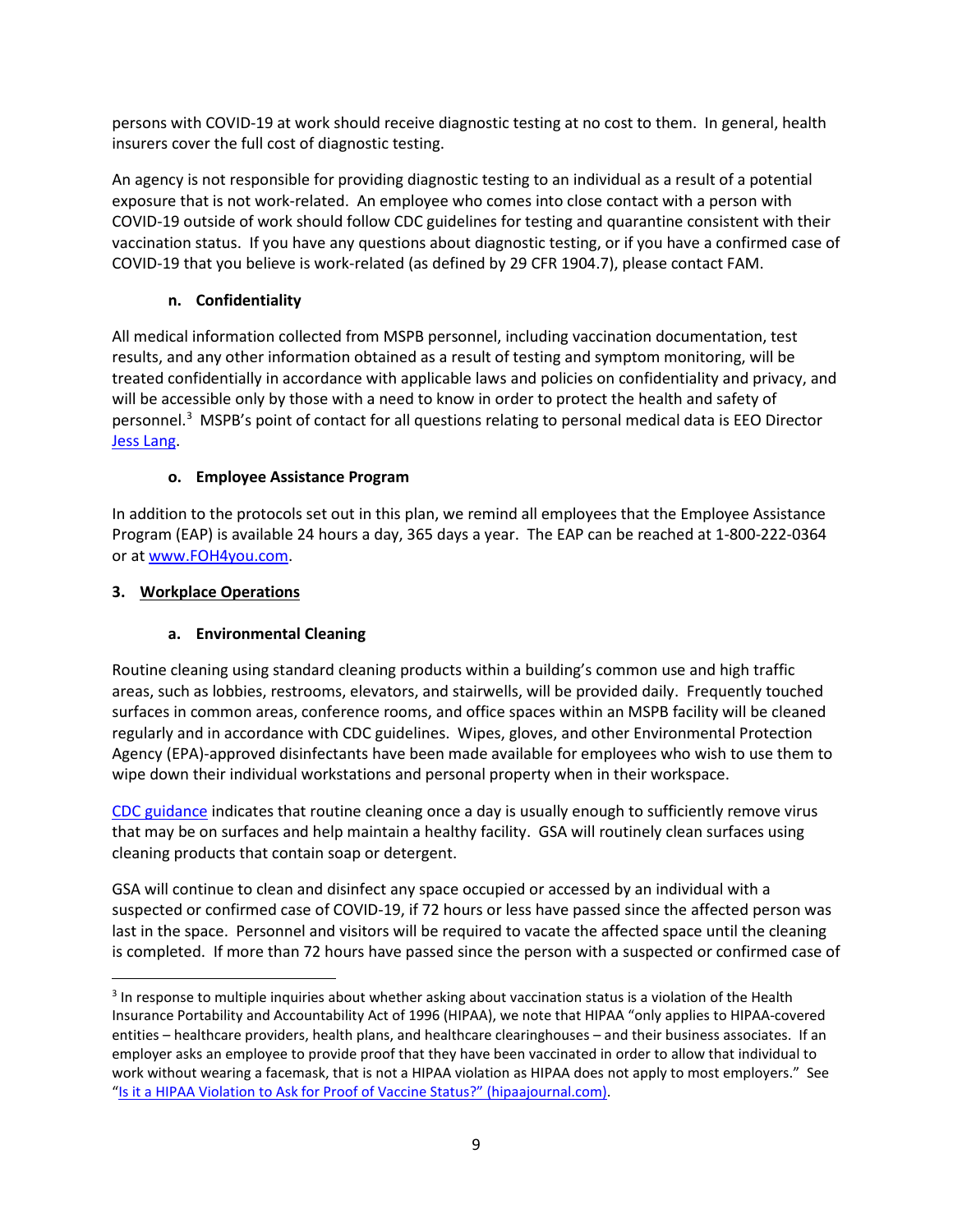COVID-19 has been in the space, no additional cleaning, beyond the regular cleaning practices, is needed, consistent with [CDC guidance.](https://www.cdc.gov/coronavirus/2019-ncov/community/disinfecting-building-facility.html#anchor_1617548446719)

## **b. Elevators**

Unvaccinated individuals, and vaccinated individuals in areas where the COVID-19 community level is High, must wear masks in elevators and in elevator lobbies. At MSPB locations where employees can access the elevator lobby on our floor from the stairwell, the use of stairs by those who are physically able to do so is strongly encouraged and applicable masking requirements based on community level apply in stairwells.

# **c. Ventilation and Air Filtration**

Reoccupying a building during the COVID-19 pandemic requires healthy, code-compliant indoor air quality. Viral particles spread between people more readily indoors than outdoors. Therefore, CDC recommends improvements to building ventilation to reduce the spread of the disease and lower the risk of exposure. In accordance with CDC guidance, ventilation system upgrades or improvements increase the delivery of clean air and dilute potential contaminants by reducing the concentration of virus particles in the air. To the maximum extent feasible, indoor ventilation has been optimized to increase the proportion of outdoor air and improve filtration. To achieve this, the following measures are being taken.

## **HEADQUARTERS:**

Heating, ventilation, and air conditioning (HVAC) systems are running at maximum outside airflow for 2 hours before and after the building is occupied (or from 7:00 a.m. to 7:00 p.m.) to ensure improved ventilation. Outdoor air dampers remain open beyond minimum settings to reduce or eliminate HVAC air recirculation. Both steps increase total airflow to occupied spaces. On individual HVAC units, where the HVAC fan operation can be controlled at the thermostat, the fan has been set to the "on" position instead of "auto," which will operate the fan continuously, even when heating or air conditioning is not required. In addition, building restroom exhaust fans are functional and operating at full capacity when the building is occupied.

Regular inspections and maintenance on all building Air Handler Units (AHUs) and HVAC systems are being performed to ensure ventilation and filtration effectiveness. Experience has shown that when mechanical and visual inspections are properly conducted, the proportion of outdoor ventilation continues to increase, and recirculation is reduced or eliminated. Likewise, existing air filters have been replaced with Minimum Efficiency Reporting Value 13 (MERV-13) rated filters which improve filtration for all central AHUs that recirculate floor air.

Indoor air quality is tested regularly. This is essential to detect airborne particles, carbon dioxide, and Volatile Organic Compounds (VOCs), which are invisible gases and chemical vapors emitted by office equipment, like printers and fax machines, as well as chemical cleaning agents.

Additional modifications will continue to be considered and evaluated.

## **ATLANTA REGIONAL OFFICE:**

HVAC systems are running at maximum outside airflow for 2 hours before and after the building is occupied (or from 6:00 a.m. to 8:00 p.m.) to ensure improved ventilation. Air filters have been replaced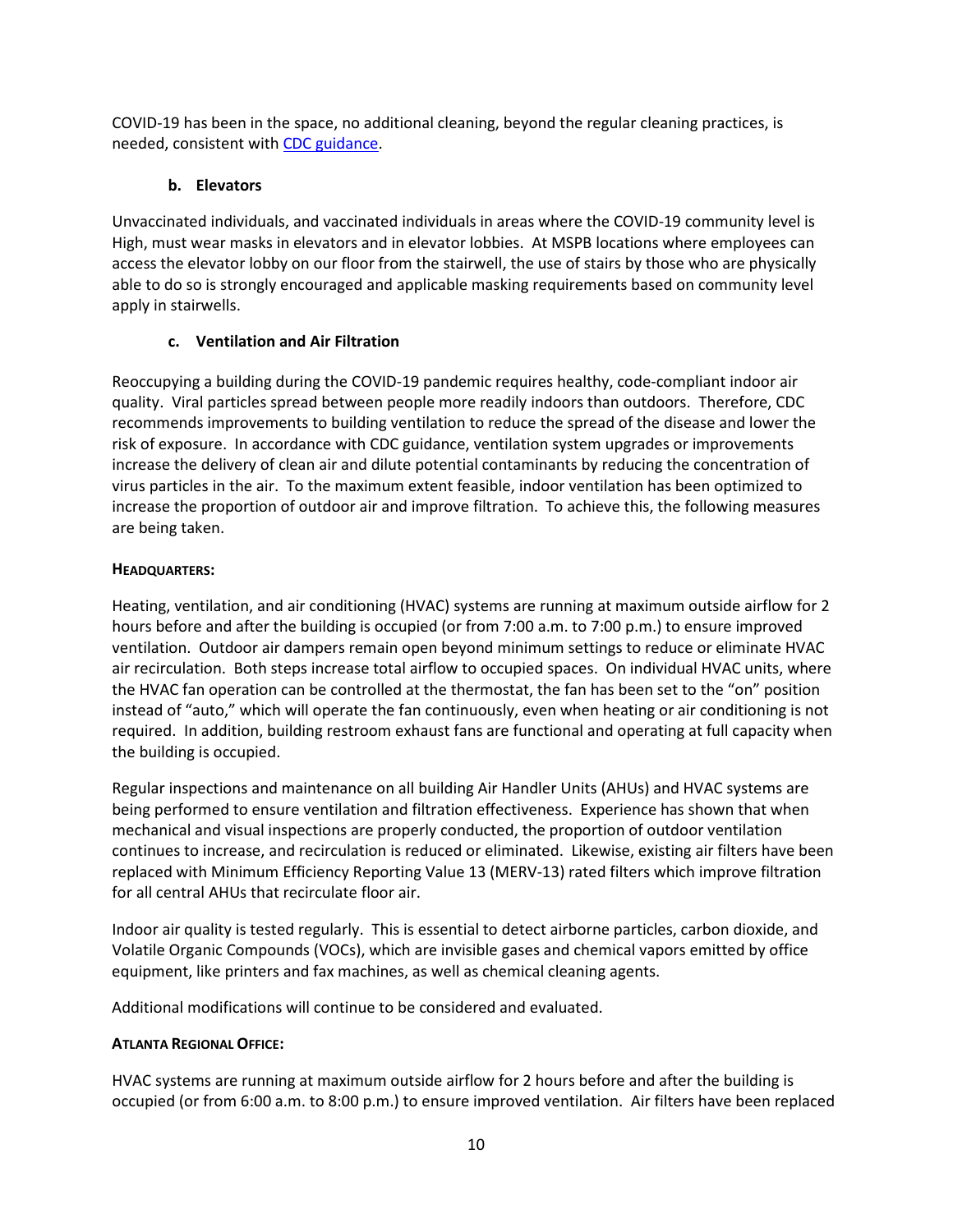with MERV-8 rated filters. The HVAC systems are not designed to accommodate any filters rated higher than a MERV-8. Higher rated filters prevent the system from taking in and blowing out enough air and cause the system to shut down.

### **CHICAGO REGIONAL OFFICE:**

Air filters have been replaced with MERV-15 rated filters with microbial protective coating and also ultraviolet lights inside the fans for microbial growth mitigation. The fans are checked daily by building engineers for proper operation and tightness of filters. Fans have been adjusted to increase airflow and bring in the maximum amount of outside fresh air possible and fan operating hours have been extended by 4 hours each day, resulting in fan runtime of 14 hours per day (5:30 a.m. – 7:30 p.m.). These measures were implemented per CDC and American Society of Heating, Refrigerating and Air-Conditioning Engineers (ASHRAE) guidance.

## **DALLAS REGIONAL OFFICE:**

The HVAC and Building Automation Systems are currently being inspected daily for any issues. Building Operation Schedules have been modified to allow additional ventilation 2 hours before and after scheduled occupancy hours (or from 6:00 a.m. to 6:00 p.m.), Monday through Friday. Outside air is provided to all AHUs by dedicated outside air units that are filtered and pretreat the air supply. The outside air units run 24/7. All Air Filter Banks have been inspected and sealed as needed to ensure that air does not bypass the filter bank. The initial and current MERV filtration rating for all AHUs has been verified and documented. Filter upgrades have been applied where applicable and within design specifications. Air filters have been replaced with MERV-4 roll-type pre-filters on outside air and MERV-8 and MERV-10 rated filters in AHUs, depending on the specific AHU. Options are being considered to upgrade outside air filters.

### **DENVER FIELD OFFICE:**

The lessor has installed ionization devices for the HVAC systems and elevators. Air filters have been replaced with MERV-13 rated filters.

### **NEW YORK FIELD OFFICE:**

HVAC systems are running at maximum outside airflow for 2 hours before and after the building is occupied to ensure improved ventilation. The HVAC and Building Automation Systems are currently being inspected daily, every 2 hours. Outside airflow for all relevant equipment has been verified per design specifications to ensure appropriate outside air volume and circulation. All Air Filter Banks have been inspected and sealed as needed to ensure that air does not bypass the filter bank. Air filters have been replaced with MERV-13 rated filters. GSA installed Dynamic electrostatic air filters that are MERV-13 rated or better since November 2017.

### **PHILADELPHIA REGIONAL OFFICE:**

HVAC systems have been using MERV-14 air filters (ASHRAE standards for COVID-19 are MERV-13 or higher) since 2016. They were last changed in April 2021 and prior to that in April 2020. Recent studies have shown that the filters last for two years, so there are no current plans to change them in 2022. Still, an evaluation will be made in 2022 to assess whether filter replacement is necessary. The HVAC system continues to maximize outside airflow (fresh air) into the building while maintaining appropriate comfort levels for building occupants.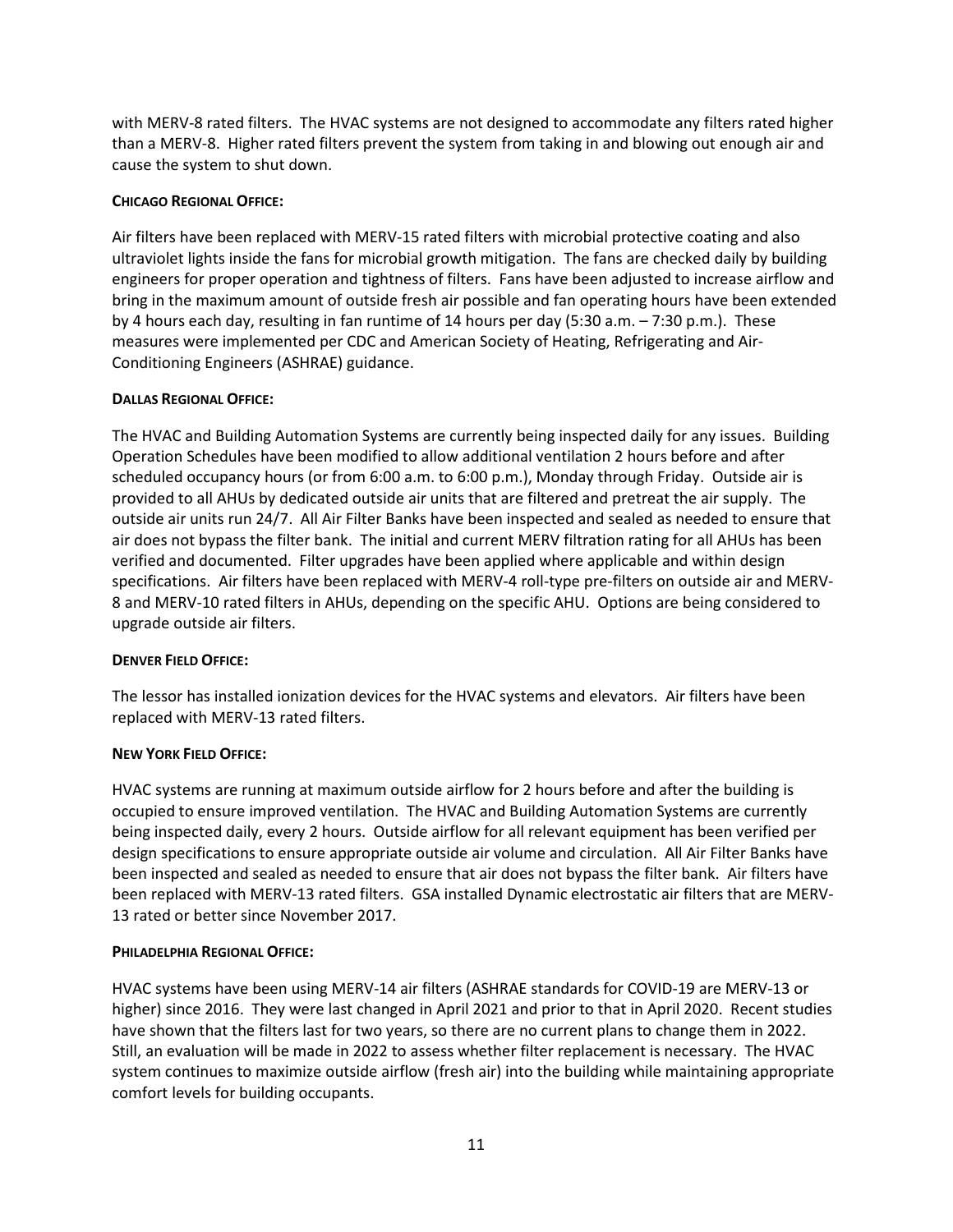### **WASHINGTON REGIONAL OFFICE:**

HVAC systems are running at maximum outside airflow, flushing the building system every morning before the building is occupied to improve ventilation. Air filters have been replaced with MERV-13 rated filters.

### **WESTERN REGIONAL OFFICE:**

The HVAC system design at the Ronald Dellums Federal Building includes return air grilles in the suspended ceiling. The air handling units have MERV-8 rated pre-filters and MERV-13 primary filters. Outside air for ventilation has been increased as much as the HVAC system can accommodate and still maintain acceptable indoor conditions. There is the potential for fire season to limit the amount of outside air that would be able to be provided and still maintain indoor air quality; tenants would be notified if that type of situation were to occur.

### **d. Water Filtration**

Many federally owned facilities under the jurisdiction, custody, and control of GSA are experiencing less than normal tenant occupancy as a result of the COVID-19 pandemic. Because of this reduced occupancy, the use of potable water in MSPB facilities is substantially less than the usage prior to the pandemic. As a result, the reduced usage has heightened the potential for water quality degradation.

GSA has implemented a weekly flushing program designed in coordination with a team of experts from EPA and the CDC. In federally owned facilities, the guidance directs facility managers to perform initial and weekly flushing of the drinking water in each facility, randomly test water outlets for surrogates of freshwater treatment (e.g., chlorine levels), and adjust the flushing frequency as necessary to ensure fresh, treated water is always present.

MSPB owned equipment (such as ice machines, coffee makers, water filters, etc.) that is served by the building's water supply are not covered by the GSA operation and maintenance contracts and are currently not being flushed. It is recommended that tenants properly flush these devices on a recurring basis based on [CDC](https://www.cdc.gov/coronavirus/2019-ncov/php/building-water-system.html) and [EPA](https://www.epa.gov/sites/production/files/2020-05/documents/final_maintaining_building_water_quality_5.6.20-v2.pdf) guidelines.

At each MSPB location, the following measures are being taken.

### **HEADQUARTERS:**

Water systems and all common area water fixtures (including toilets, faucets, drinking fountains, sink drains, floor drains, etc.) are being flushed on a regular basis to prevent abnormal biological growth. Distribution systems and equipment are being tested regularly and water sampling is being conducted to check for bacteria levels, residual chlorine and pH, heavy metals, and other contaminants of concern.

In addition, Boston Properties has been recognized with a Fitwel Viral Response Certification at the Sumner Square Office Building. Originally created by the CDC and GSA, Fitwel is a rigorous, third-party healthy building certification system that sets the industry standard for evidence-based strategies to promote positive health outcomes for building occupants and communities.

This certification confirms that Boston Properties' approach to health security aligns with evidencebased strategies for mitigating the spread of infectious respiratory diseases in the workplace. The implemented programs include managing indoor air and water quality, enhanced cleaning, disinfecting, and maintenance protocols along with clear and consistent communication with customers.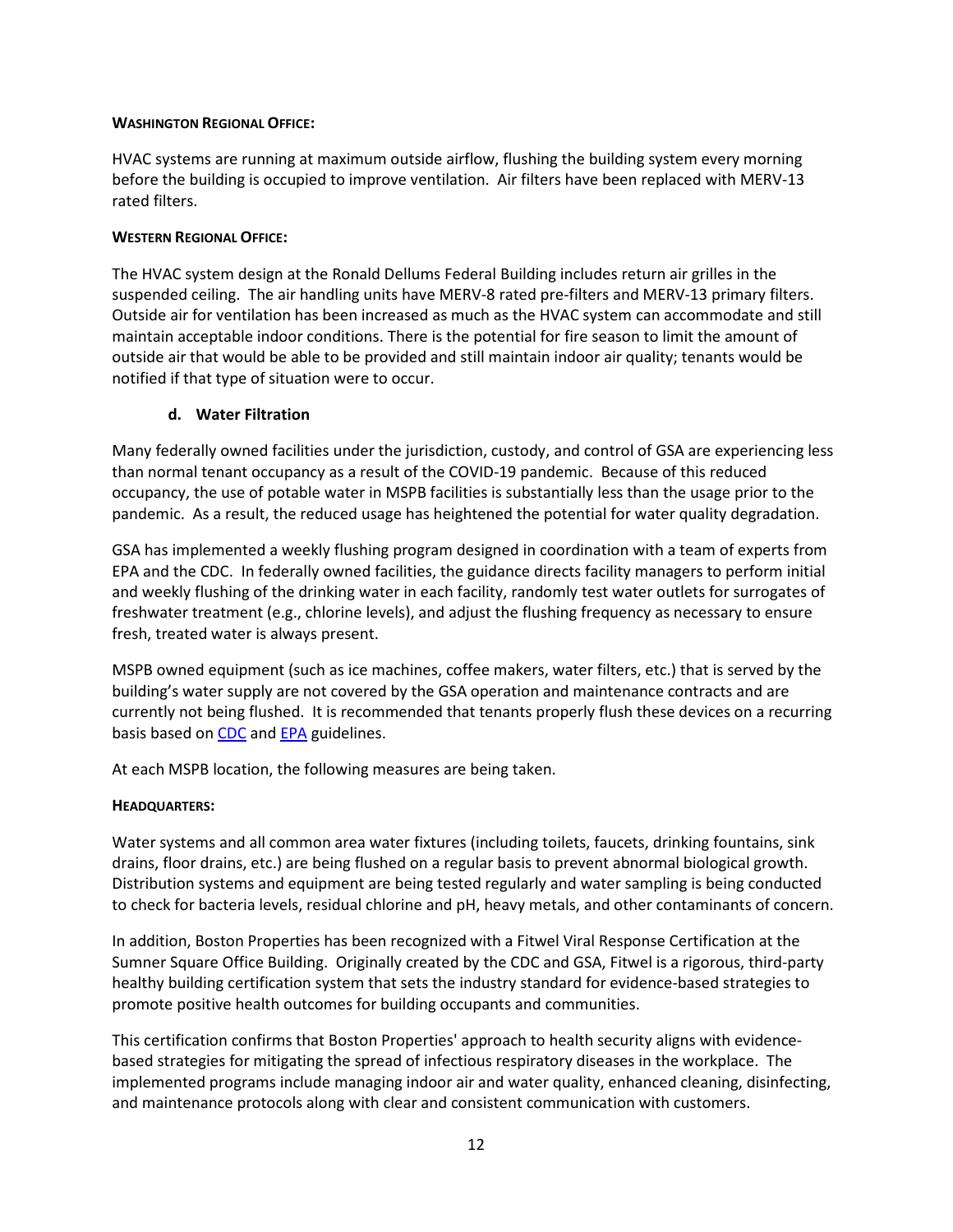### **ATLANTA REGIONAL OFFICE:**

The Summit Building never closed during the pandemic. There have always been agencies in the building so the water is run through the pipes every day. Even though the water runs through the pipes, the maintenance crew performs a "water flush" weekly on floors that are unoccupied. The flush consists of running faucets, sinks, toilets, and janitorial sinks for several minutes, so the water does not stagnate in the pipes.

### **CHICAGO REGIONAL OFFICE:**

The John C. Kluczynski Federal Building has implemented an extensive water management plan based on ASHRAE Standard 188 and developed in conjunction with third-party water treatment experts and GSA's environmental subject matter experts. The building also implemented a weekly domestic water flushing and testing program based on EPA guidance to help maintain proper domestic water quality while building occupancy is low. All the drinking fountains in the common areas of the building have filters in place to filter the water for contaminants. These measures have been in place in the building for some time now, and the weekly flushing and testing procedures will continue until building occupancy levels are high enough that it is no longer needed.

#### **DALLAS REGIONAL OFFICE:**

GSA discontinued use of the public water drinking fountains. The facility has remained open to tenants and all building operations have continued throughout the pandemic, so the plumbing system has been in use. Water testing was completed in January 2022. The results showed no issues.

#### **DENVER FIELD OFFICE:**

The water in the building is being flushed once a week and is tested annually for legionella.

#### **NEW YORK FIELD OFFICE:**

Water systems are tested monthly. A complete flush of the domestic water systems and all common area water fixtures (including toilets, faucets, drinking fountains, sink drains, floor drains, etc.) are done daily. There is ongoing testing of the domestic water system using high quality digital chlorine meter/test kits to ensure clean water. The plumbing system is routinely checked to ensure there are no dry traps in low occupancy areas due to COVID-19.

#### **PHILADELPHIA REGIONAL OFFICE:**

Water systems are operating at a high level of usage. Since the facility has remained open to tenants and all building operations have continued throughout the pandemic, there has been very little reduced occupancy. Water systems were tested in June/July 2020 out of an abundance of caution. A complete chlorine mapping study of the domestic water was performed at the time. The results showed no issues. Since the water has never been stagnant there is no testing planned for 2022.

#### **WASHINGTON REGIONAL OFFICE:**

Water in the common areas of the building is tested twice a year.